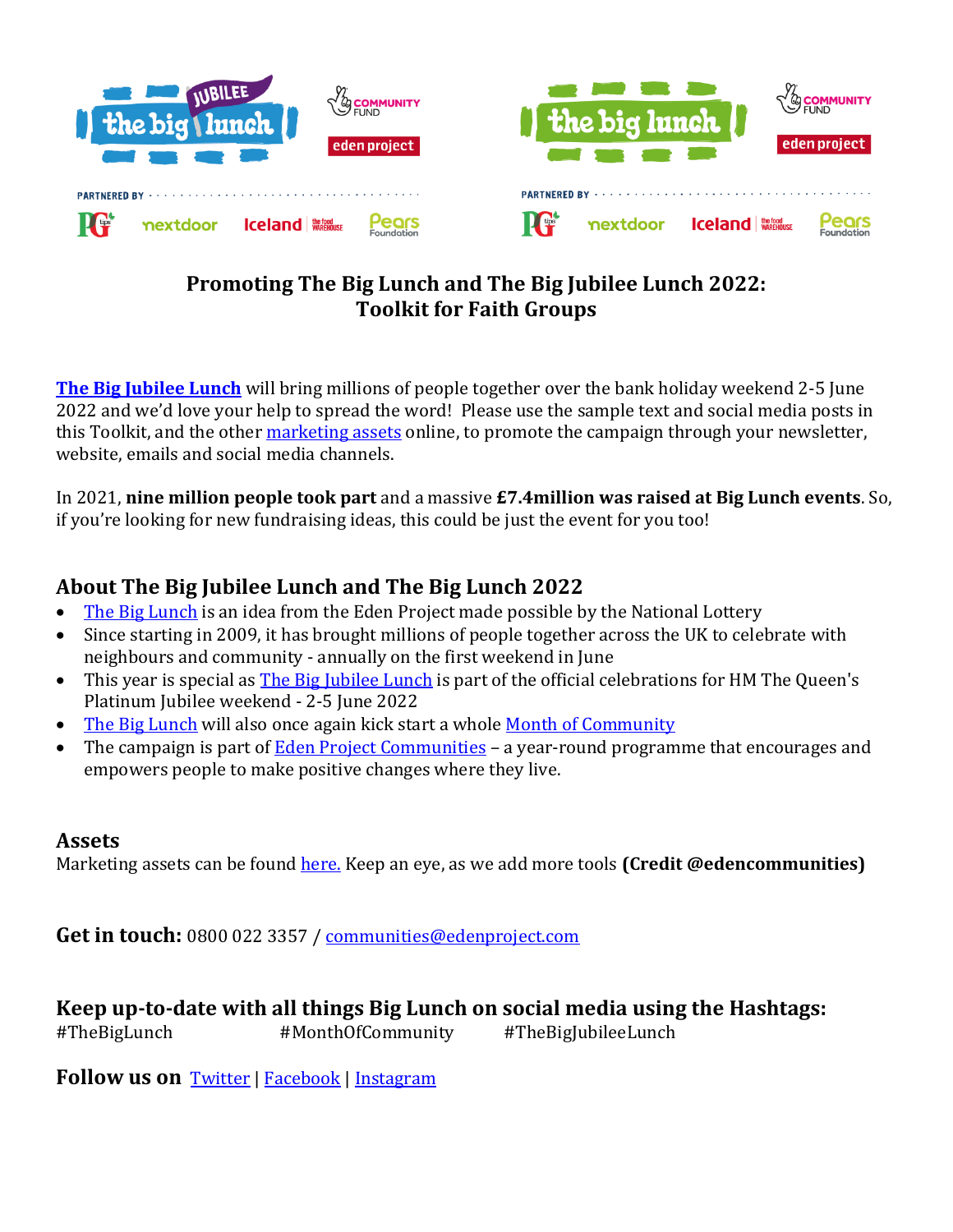

## **Sample newsletter/editorial copy**

## **Long version:**

### **Raise spirits and funds this summer with The Big Jubilee Lunch!**

Each year, [The Big Lunch](https://www.edenprojectcommunities.com/the-big-lunch) brings millions of people together across the UK to celebrate with neighbours and community on the first weekend in June.

This year is extra special as [The Big Jubilee Lunch](https://www.edenprojectcommunities.com/the-big-jubilee-lunch) is part of the official celebrations for HM The Queen's Platinum Jubilee weekend - 2-5 June 2022 - and [The Big Lunch](https://www.edenprojectcommunities.com/the-big-lunch) will once again kick start a whole Month [of Community.](https://www.edenprojectcommunities.com/month-of-community) 

A Big Lunch can be anything from a small gathering in a garden, park or driveway, to a bigger bash, with trestle tables down the middle of the street!

Join in with [The Big Lunch](https://www.edenprojectcommunities.com/the-big-lunch) or [The Big Jubilee Lunch](https://www.edenprojectcommunities.com/the-big-jubilee-lunch) and the [Month of Community](https://www.edenprojectcommunities.com/month-of-community) across June as we say cheers to volunteers, connect with our neighbours and support great causes.

There are more reasons than ever to get together this year, and a whole summer to party!

### **Get your free pack, full of inspiration, tips and ideas at[: www.thebigjubileelunch.com](http://www.thebigjubileelunch.com/)**

### **Short version:**

### **Raise spirits and funds this summer with The Big Jubilee Lunch!**

Each year, [The Big Lunch](https://www.edenprojectcommunities.com/the-big-lunch) brings millions of people together across the UK on the first weekend in June. This year is extra special as [The Big Jubilee Lunch](https://www.edenprojectcommunities.com/the-big-jubilee-lunch) is part of the official celebrations for HM The Queen's Platinum Jubilee weekend - 2-5 June 2022 - and [The Big Lunch](https://www.edenprojectcommunities.com/the-big-lunch) will once again kick start a whole Month [of Community.](https://www.edenprojectcommunities.com/month-of-community) So, there are more reasons than ever to get together this year, and a whole summer to party!

### **Find out more and get your free pack at [www.thebigjubileelunch.com](http://www.thebigjubileelunch.com/)**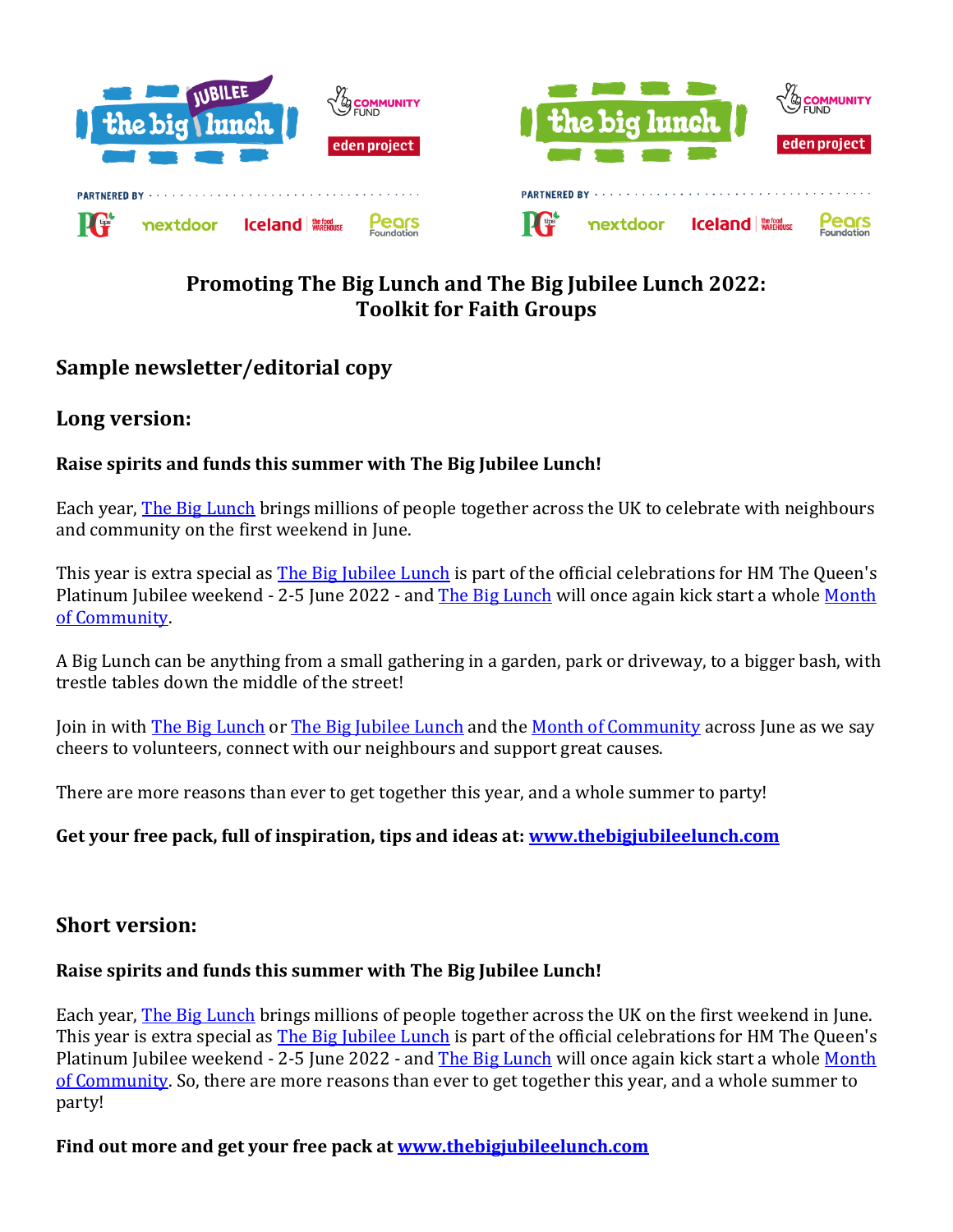

## **Sample social media posts**

**Facebook Post 1:** 

Each year, [The Big Lunch](https://www.edenprojectcommunities.com/the-big-lunch) brings millions of people together across the UK on the first weekend in June. This year is extra special as [The Big Jubilee Lunch](https://www.edenprojectcommunities.com/the-big-jubilee-lunch) is part of the official celebrations for HM The Queen's Platinum Jubilee weekend - 2-5 June 2022! Fancy raising spirits and funds this summer?

**Find out more and get your free pack at [www.thebigjubileelunch.com](http://www.thebigjubileelunch.com/)**

**Post 2:** 

[The Big Lunch](https://www.edenprojectcommunities.com/the-big-lunch) is the best way to bring your community together. Join millions of people across the UK to get to know one another a little better this summer. You can join in the fun on The Big Lunch weekend from 2-5 June or get your party started throughout the [Month of Community.](https://www.edenprojectcommunities.com/month-of-community) 

**Get your FREE pack here: [www.thebiglunch.com](http://www.thebiglunch.com/)**



**Twitter Post 1:** 

Fancy raising spirits and funds this summer? Get together with your #neighbours and #community with a #BigJubileeLunch. Join in on #TheBigLunch weekend from 2-5 June 2022, or throughout the #MonthofCommunity Find out more & get your free pack www.thebigjubileelunch.com

### **Post 2:**

#TheBigLunch is the best way to bring your #community together! Join in the fun on #TheBigLunch weekend from 2-5 June or get your party started throughout the #MonthOfCommunity. Find out more & get your free pack www.thebiglunch.com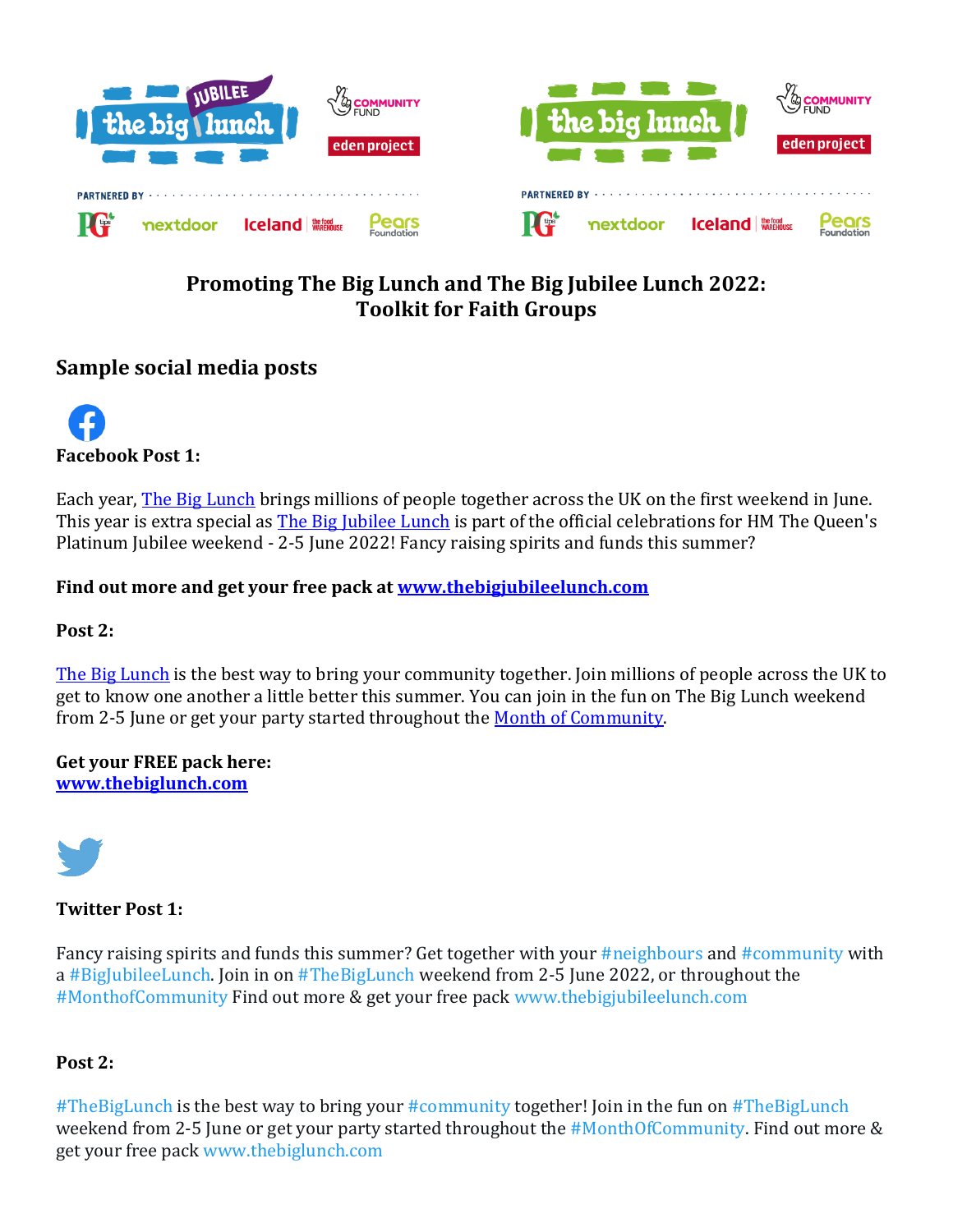



### **Instagram Post 1:**

Each year, [The Big Lunch](https://www.edenprojectcommunities.com/the-big-lunch) brings millions of people together across the UK on the first weekend in June. This year is extra special as **The Big Jubilee Lunch** is part of the official celebrations for HM The Queen's Platinum Jubilee weekend - 2-5 June 2022! Fancy raising spirits and funds this summer?

Follow @edencommunities to find out more. #community #neighbours #thebiglunch #thebigjubileelunch

### **Post 2:**

The Big Lunch is the best way to bring your community together! Join millions of people across the UK as we get to know one another a little better this summer. There are more reasons than ever to celebrate together - join in the fun on The Big Jubilee Lunch weekend from 2-5 June or get your party started throughout the Month of Community.

Follow @edencommunities to find out more. #community #neighbours #thebiglunch #thebigjubileelunch #MonthOfCommunity



[Nextdoor,](https://nextdoor.co.uk/) one of our partners, is a great engagement tool for faith groups. The platform is simple to use and allows you to communicate directly with residents in your area, no need to gather likes, or followers.

#### **Nextdoor Post:**

**Subject Line:** Are you joining The Big Lunch or The Big Jubilee Lunch this year?

#### **Main body:**

Each year, **The Big Lunch** brings millions of people together across the UK on the first weekend in June. This year is extra special as **The Big Jubilee Lunch** is part of the official celebrations for HM The Queen's Platinum Jubilee weekend - 2-5 June 2022! Fancy raising spirits and funds this summer?

**Find out more and get your free pack at [www.thebiglunch.com](http://www.thebiglunch.com/) If you're organising an event, we'd love to hear about it! Get in touch** *(add your contact details)*

**[The Big Jubilee Lunch](https://www.edenprojectcommunities.com/files/tbjlgraphicfornextdoorpng) – graphic for Nextdoor The Big Lunch – [graphic for Nextdoor](https://www.edenprojectcommunities.com/files/tblgraphicfornextdoorpng)**